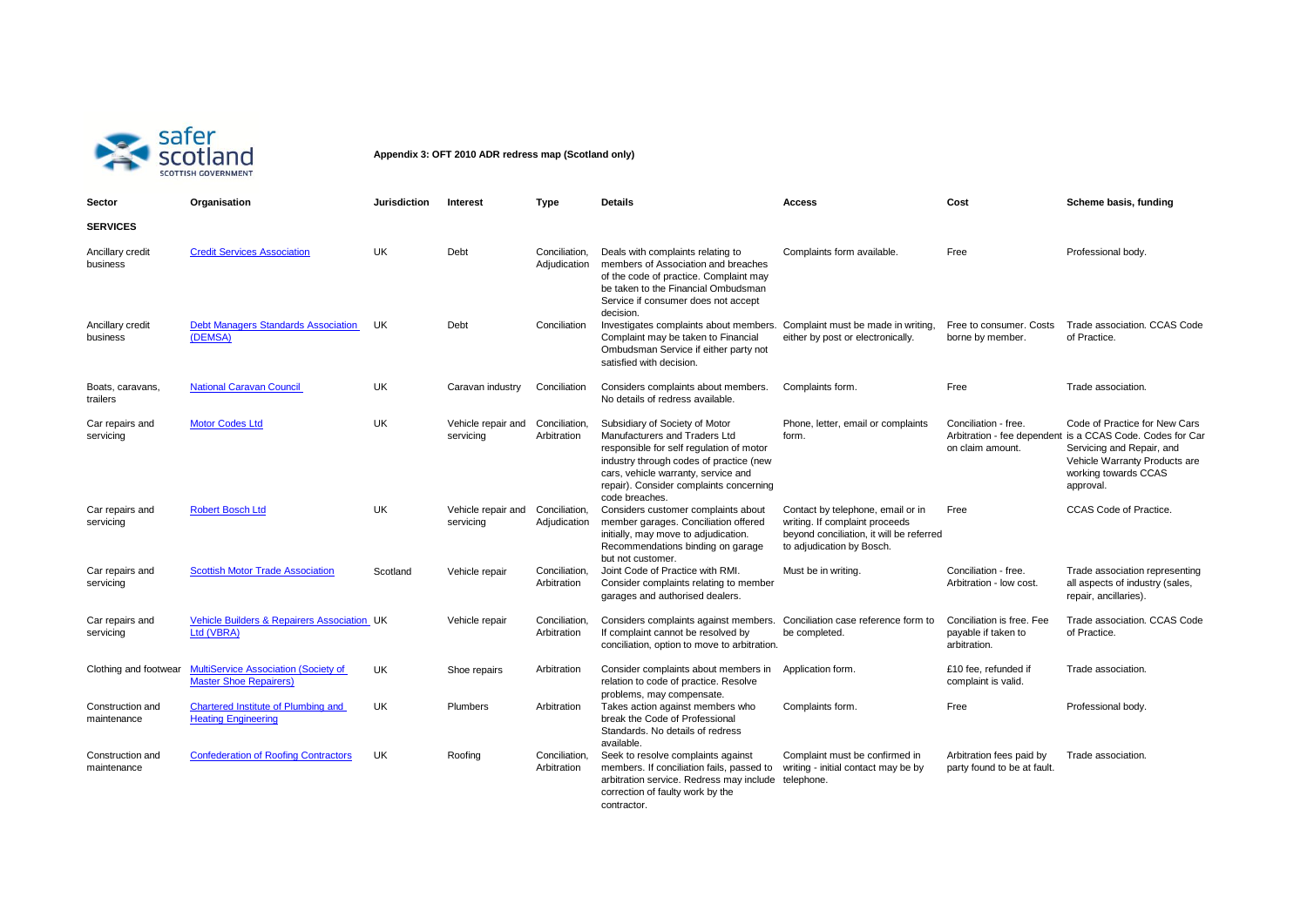| Construction and<br>maintenance | <b>Consumer Code for Home Builders</b>                                 | UK        | <b>Building</b>         | Adjudication                                             | Builders registered with certain home<br>warranty bodies will have to follow the<br>new Consumer Code for Home Builders<br>from April 2010. Includes the provision of<br>adjudication which could result in a<br>performance or financial award.                                         | Application form                                                                     | £100 registration fee                       | Formed by agreement between<br>NHBC and MD Insurance<br>Services.                          |
|---------------------------------|------------------------------------------------------------------------|-----------|-------------------------|----------------------------------------------------------|------------------------------------------------------------------------------------------------------------------------------------------------------------------------------------------------------------------------------------------------------------------------------------------|--------------------------------------------------------------------------------------|---------------------------------------------|--------------------------------------------------------------------------------------------|
| Construction and<br>maintenance | Double Glazing and Conservatory<br><b>Ombudsman Scheme</b>             | UK        | Glazing                 | Conciliation,<br>Mediation,<br>Arbitration,<br>Ombudsman | Consider complaints against members.<br>Redress may include recommendation<br>that member pay compensation, formal<br>criticism or reprimand.                                                                                                                                            | Complaint form.                                                                      | Free                                        | Member funded.                                                                             |
| Construction and<br>maintenance | <b>Federation of Master Builders</b>                                   | UK        | <b>Building</b>         | Conciliation,<br>Adjudication                            | Consider complaints against members.<br>No details of redress.                                                                                                                                                                                                                           | Complaint form.                                                                      | Fee payable if referred to<br>adjudication. | Trade association.                                                                         |
| Construction and<br>maintenance | <b>Glass and Glazing Federation</b>                                    | UK        | Glazing                 | Conciliation,<br>Arbitration                             | Investigates complaints against member Apply in writing.<br>breaches of code of practice.<br>Conciliation followed in first instance but<br>proceeds to arbitration as needed. No<br>authority regarding compensation.                                                                   |                                                                                      | Free                                        | Trade association.                                                                         |
| Construction and<br>maintenance | Kitchen Bathroom Bedroom Specialists<br><b>Association</b>             | UK        | <b>Fitted furniture</b> | Conciliation.<br>Arbitration                             | Consider complaints against members in Must be in writing.<br>relation to code of practice. Conciliation<br>followed in first instance<br>(recommendations are not legally<br>binding) but can proceed to arbitration if<br>both parties agree to abide by the<br>arbitrator's findings. |                                                                                      | Free                                        | Trade association. Arbitration<br>offered through IDRS.                                    |
| Construction and<br>maintenance | <b>National Federation of Roofing</b><br><b>Contractors</b>            | UK        | Roofing                 | Conciliation,<br>Arbitration                             | Investigates complaints about members.<br>Conciliation used in first instance and if<br>that fails, parties can agree to use<br>arbitration, including investigation of<br>work. Redress may include remedial<br>work or removal of membership.                                          | Should be made in writing to<br>regional secretary for where the<br>member is based. | Free                                        | Trade association.                                                                         |
| Construction and<br>maintenance | <b>NHBC</b>                                                            | UK        | New homes               | Conciliation.<br>Arbitration                             | Considers technical complaints against<br>members. Redress may include<br>recommended action.                                                                                                                                                                                            | Application form.                                                                    | Free                                        | Authorised and regulated by the<br><b>FSA</b>                                              |
| Construction and<br>maintenance | <b>Painting and Decorating Association</b>                             | <b>UK</b> | Decorating              | Conciliation,<br>Arbitration                             | Investigate complaints about members<br>against code of practice. No details of<br>redress provided.                                                                                                                                                                                     | No details of scheme access<br>available on website.                                 |                                             | Trade association.                                                                         |
| Construction and<br>maintenance | <b>Renewable Energy Association</b>                                    | UK        | Renewable energy        | Conciliation,<br>Arbitration                             | Assurance scheme considers complaints Conciliation application form.<br>against members. If complaint cannot be<br>resolved by conciliation, option (on both<br>sides) to move to arbitration. No details<br>of redress provided.                                                        |                                                                                      | Conciliation - free.<br>Arbitration - £250. | Representative body for<br>renewable energy industry.<br>Working towards CCAS<br>approval. |
| Construction and<br>maintenance | Scottish and Northern Ireland Plumbing<br><b>Employers' Federation</b> | S&NI      | Plumbers                | Conciliation,<br>Mediation                               | Consider complaints against members.<br>If mediation is not successful, complaint<br>may be referred to Panel. Redress may<br>include remedial work.                                                                                                                                     | Conciliation request form.                                                           | Free                                        | Trade association.                                                                         |
| Construction and<br>maintenance | <b>Scottish Decorators Federation</b>                                  | Scotland  | Decorating              | Conciliation                                             | Consider complaints against members.<br>Redress may include remedial work or<br>disciplinary action.                                                                                                                                                                                     | In writing, complaints form available. Free.                                         |                                             | Trade association.                                                                         |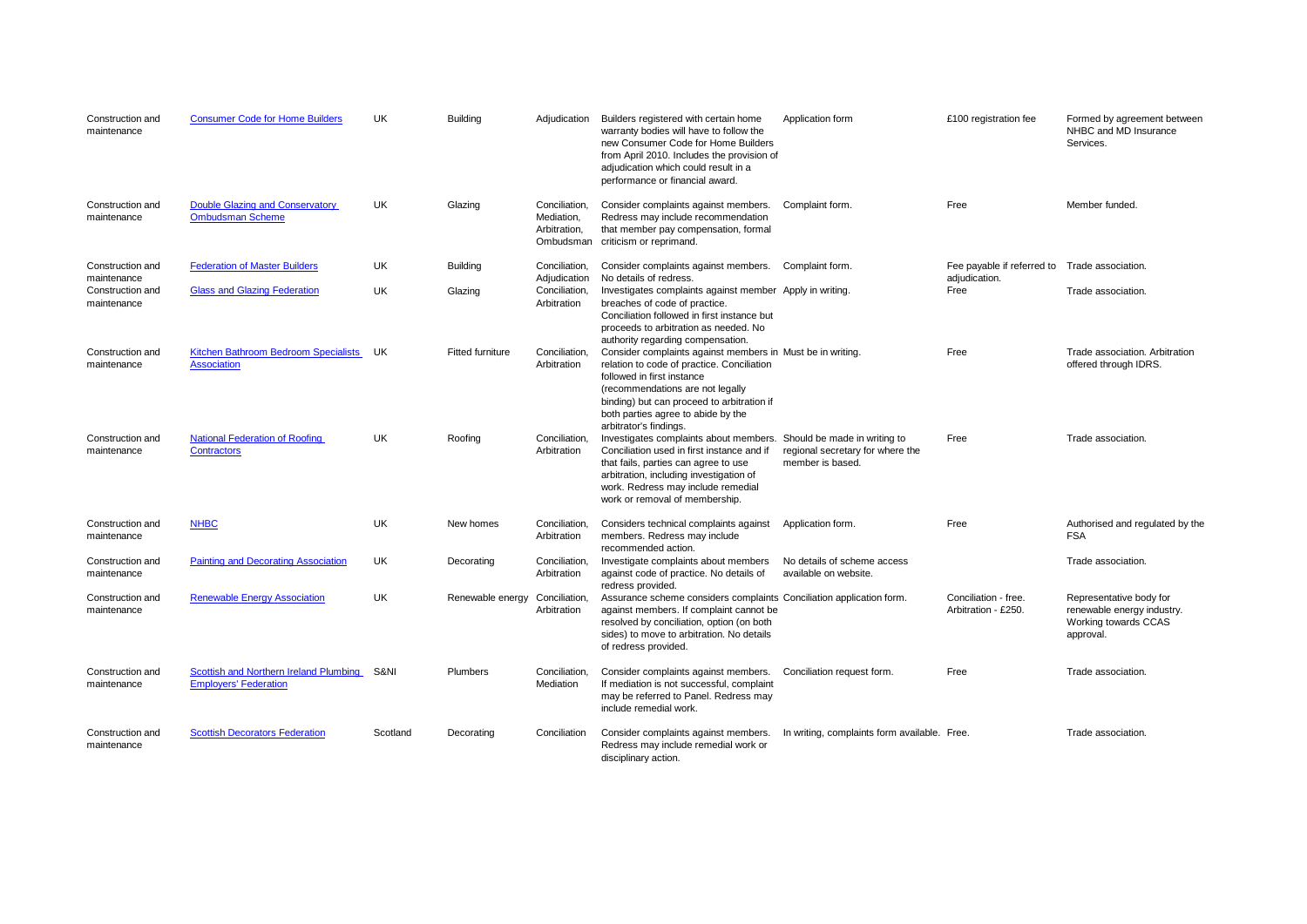| Disability aids                                       | <b>British Healthcare Trades Association</b>                     | <b>GB</b> | Healthcare and<br>assistive<br>technology | Arbitration                                 | Considers complaints against member<br>compliance with code or practice.<br>Redress may include repayment of<br>costs, repair/replacement of product,<br>amended procedures, compensation,<br>warning, suspension or expulsion.                                         | In writing.                                                                                                             | Free                                                              | Trade association. CCAS Code<br>of Practice.                                                                                       |
|-------------------------------------------------------|------------------------------------------------------------------|-----------|-------------------------------------------|---------------------------------------------|-------------------------------------------------------------------------------------------------------------------------------------------------------------------------------------------------------------------------------------------------------------------------|-------------------------------------------------------------------------------------------------------------------------|-------------------------------------------------------------------|------------------------------------------------------------------------------------------------------------------------------------|
| Estate agents, lettings<br>and property<br>management | Association of Residential Letting Agents UK<br>(ARLA)           |           | Lettings agents                           | Arbitration,<br>Adjudication                | Complaints considered against<br>Association's code of practice and<br>Byelaws. Redress may include an<br>apology, refund of fees, recommended<br>action or disciplinary proceedings.                                                                                   | No details of scheme access<br>available on website.                                                                    | Free                                                              | Professional body.                                                                                                                 |
| and property<br>management                            | Estate agents, lettings Ombudsman Services: Property             | UK        | Estate agents                             | Ombudsman                                   | Investigates complaints about members Letter, email, enquiry form<br>relating to behaviour, conduct or<br>procedures. Redress may include<br>apology, explanation, practical action,<br>financial award or amended procedures.                                          |                                                                                                                         | Free                                                              | Approved Estate Agents<br>Redress Scheme under<br>CEARA. Administered by The<br>Ombudsman Service (funded by<br>industry members). |
| and property<br>management                            | Estate agents, lettings Property Ombudsman                       | UK        | Estate agents                             | Ombudsman                                   | Investigate complaints against member<br>agents relating to infringement of legal<br>rights, breach of code of practice, unfair<br>treatment, maladministration. Resolution<br>may include apology, compensation or<br>other action.                                    | Complaints form.                                                                                                        | Free                                                              | Approved Estate Agents<br>Redress Scheme under<br>CEARA, CCAS Code of<br>Practice.                                                 |
| Estate agents, lettings<br>and property<br>management | <b>Tenancy Deposit Solutions Ltd</b><br>(mydeposits)             | <b>UK</b> | Landlords                                 | Adjudication                                | Reviews tenancy deposit disputes and<br>determines payout of deposit.                                                                                                                                                                                                   | Notification of Dispute form - either<br>online or by post.                                                             | Free                                                              | Established under Housing Act<br>2004                                                                                              |
| Freight and shipping                                  | <b>British Association of Removers (BAR)</b>                     | GB        | Removers                                  | Conciliation,<br>Arbitration                | Consider complaints about members.<br>Low-cost arbitration scheme available<br>(operated by IDRS) for disputes not<br>resolved by conciliation. No details of<br>redress available.                                                                                     | Must be in writing.                                                                                                     | Conciliation - free.<br>Arbitration - small fee.                  | Trade association. CCAS Code<br>of Practice.                                                                                       |
| Freight and shipping                                  | <b>National Guild of Removers &amp; Storers</b>                  | <b>UK</b> | Removers                                  | Conciliation,<br>Ombudsman                  | Mediate on disputes between customers In writing - email or letter.<br>and members. All members are<br>members of the Removals Industry<br>Ombudsman Scheme and if conciliation<br>does not provide adequate resolution<br>dispute may be referred to the<br>ombudsman. |                                                                                                                         | Free                                                              | Trade association.                                                                                                                 |
| Freight and shipping                                  | Removals Industry Ombudsman Scheme UK                            |           | Removers                                  | Ombudsman                                   | Consider complaints about members<br>relating to breaches of contract, code of<br>practice, or allegations of unprofessional<br>behaviour. Redress may include<br>agreement between parties or<br>compensation.                                                         | Complaints must first go through<br>NGRS conciliation procedure<br>(above) and be referred by them.<br>Complaints form. | Free                                                              | Funded by member fees.                                                                                                             |
| Furnishings                                           | Association of Master Upholsterers and<br><b>Soft Furnishers</b> | UK        | Furniture                                 | Mediation,<br>Conciliation                  | Investigates complaints about members - Unknown.<br>no further details available on website.                                                                                                                                                                            |                                                                                                                         | Free                                                              | Trade association.                                                                                                                 |
| Furnishings                                           | Furniture Ombudsman (FIRA)                                       | <b>UK</b> | Furniture                                 | Ombudsman.<br>Conciliation,<br>Adjudication | Code of Practice for furniture industry<br>underpinned by dispute resolution.<br>Investigate complaints against<br>members. Start with conciliation and<br>move to adjudication as needed.                                                                              | Email or phone.                                                                                                         | Conciliation service is<br>free. £50 if taken to<br>adjudication. | Industry funded.                                                                                                                   |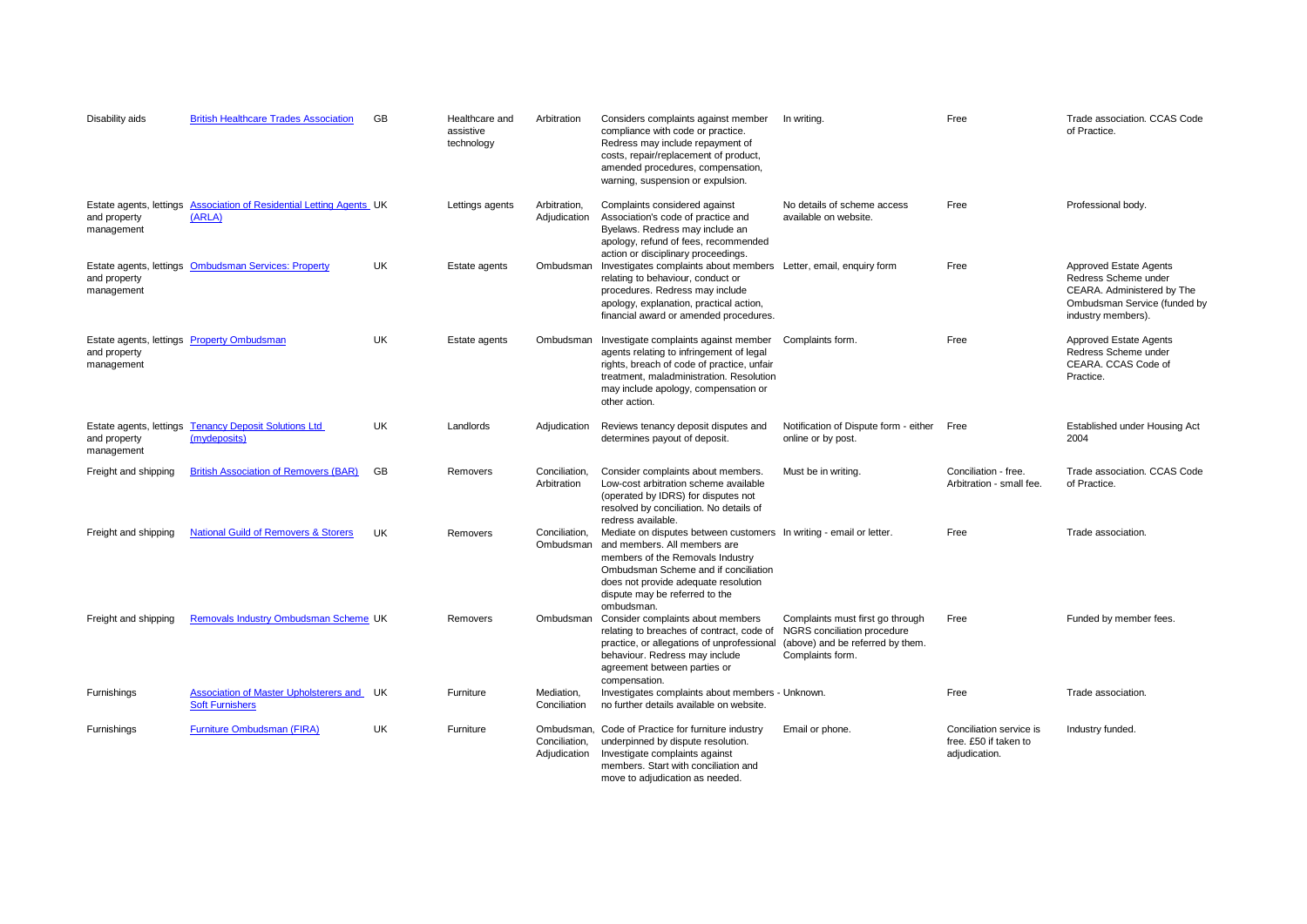| Furnishings                                  | <b>Kitchen Bathroom Bedroom Specialists</b><br><b>Association</b>                                            | UK        | Fitted furniture                             | Conciliation,<br>Arbitration | Consider complaints against members in Must be in writing.<br>relation to code of practice. Conciliation<br>followed in first instance<br>(recommendations are not legally<br>binding) but proceeded to arbitration as<br>agreed.                                                                                     |                                                                                                                                               | Free                                | Trade association. Arbitration<br>offered through IDRS.                                  |
|----------------------------------------------|--------------------------------------------------------------------------------------------------------------|-----------|----------------------------------------------|------------------------------|-----------------------------------------------------------------------------------------------------------------------------------------------------------------------------------------------------------------------------------------------------------------------------------------------------------------------|-----------------------------------------------------------------------------------------------------------------------------------------------|-------------------------------------|------------------------------------------------------------------------------------------|
| Hire and unsecured<br>credit                 | <b>Consumer Credit Association UK</b>                                                                        | UK        | Credit                                       | Arbitration                  | Considers complaints about members.<br>Complaint may be referred to Financial<br>Ombudsman Service if customer<br>dissatisfied with resolution. Conciliation<br>available at this stage for matters falling<br>outside the remit of FOS. Beyond this a<br>disciplinary hearing or redress tribunal<br>may be offered. | Complaints form or email, phone or Free<br>letter.                                                                                            |                                     | Professional body.                                                                       |
| Hire and unsecured<br>credit                 | <b>Consumer Credit Trade Association</b>                                                                     | <b>UK</b> | Credit                                       | Conciliation                 | Consider complaints against members<br>and their compliance with code of<br>practice. Complaint may be referred to<br>FOS if customer dissatisfied.                                                                                                                                                                   | Email PA to Chief Executive for<br>details.                                                                                                   | Free                                | Trade association.                                                                       |
| Hire and unsecured<br>credit                 | <b>Financial Ombudsman Service</b>                                                                           | <b>UK</b> | Finance                                      | Ombudsman                    | Official powers to investigate financial<br>complaints. If upheld, business must put<br>things right (may include payment of<br>compensation). Binding on business but<br>not consumer.                                                                                                                               | Complaints form.                                                                                                                              | Free                                | Powers under Financial<br>Services and Markets Act 2000<br>and Consumer Credit Act 2006. |
| Holidays                                     | <b>ABTA (The Travel Association) -</b><br><b>Arbitration Scheme for the Travel</b><br><b>Industry (ASTI)</b> | <b>GB</b> | Travel                                       | Arbitration                  | Seek to resolve complaints against<br>member agency - considered against<br>code of conduct. Disciplinary action.<br>ASTI applies to claims for compensation<br>against members of ABTA. Maximum<br>claim is £5,000/person, £25,000/total.<br>Takes approximately seven weeks from<br>application to result.          | Application must be in writing -<br>application form available. Should<br>have been through ABTA complaints<br>service before coming to ASTI. | Small registration fee for<br>ASTI. | Trade association. ASTI<br>administered by IDRS.                                         |
| Holidays                                     | <b>Travel Trust Association</b>                                                                              | UK.       | Travel agents, tour Arbitration<br>operators |                              | Consider complaints against members.<br>No further details given.                                                                                                                                                                                                                                                     | In writina.                                                                                                                                   |                                     | Trade association.                                                                       |
| Household appliances<br>and electrical goods | <b>Association of Manufacturers of</b><br><b>Domestic Appliances</b>                                         | <b>UK</b> | Domestic<br>appliances                       | Conciliation,<br>Arbitration | Consider complaints against members<br>relating to servicing of electrical<br>appliances by the manufacturer. No<br>details of redress available.                                                                                                                                                                     | In writing.                                                                                                                                   | Free                                | Trade association.                                                                       |
| Household appliances<br>and electrical goods | <b>Domestic Appliances Services</b><br><b>Association</b>                                                    | <b>UK</b> | Domestic<br>appliances                       | Arbitration                  | Consider complaints about repair<br>services of members. Arbitrator<br>appointed by CIArb. No details of<br>redress available.                                                                                                                                                                                        | In writing.                                                                                                                                   | Small fee.                          | Trade association.                                                                       |
| Insurance                                    | <b>Financial Ombudsman Service</b>                                                                           | UK        | Insurance                                    | Ombudsman                    | Official powers to investigate financial<br>complaints. If upheld, business must put<br>things right (may include payment of<br>compensation). Binding on business but<br>not consumer.                                                                                                                               | Complaints form.                                                                                                                              | Free                                | Powers under Financial<br>Services and Markets Act 2000<br>and Consumer Credit Act 2006. |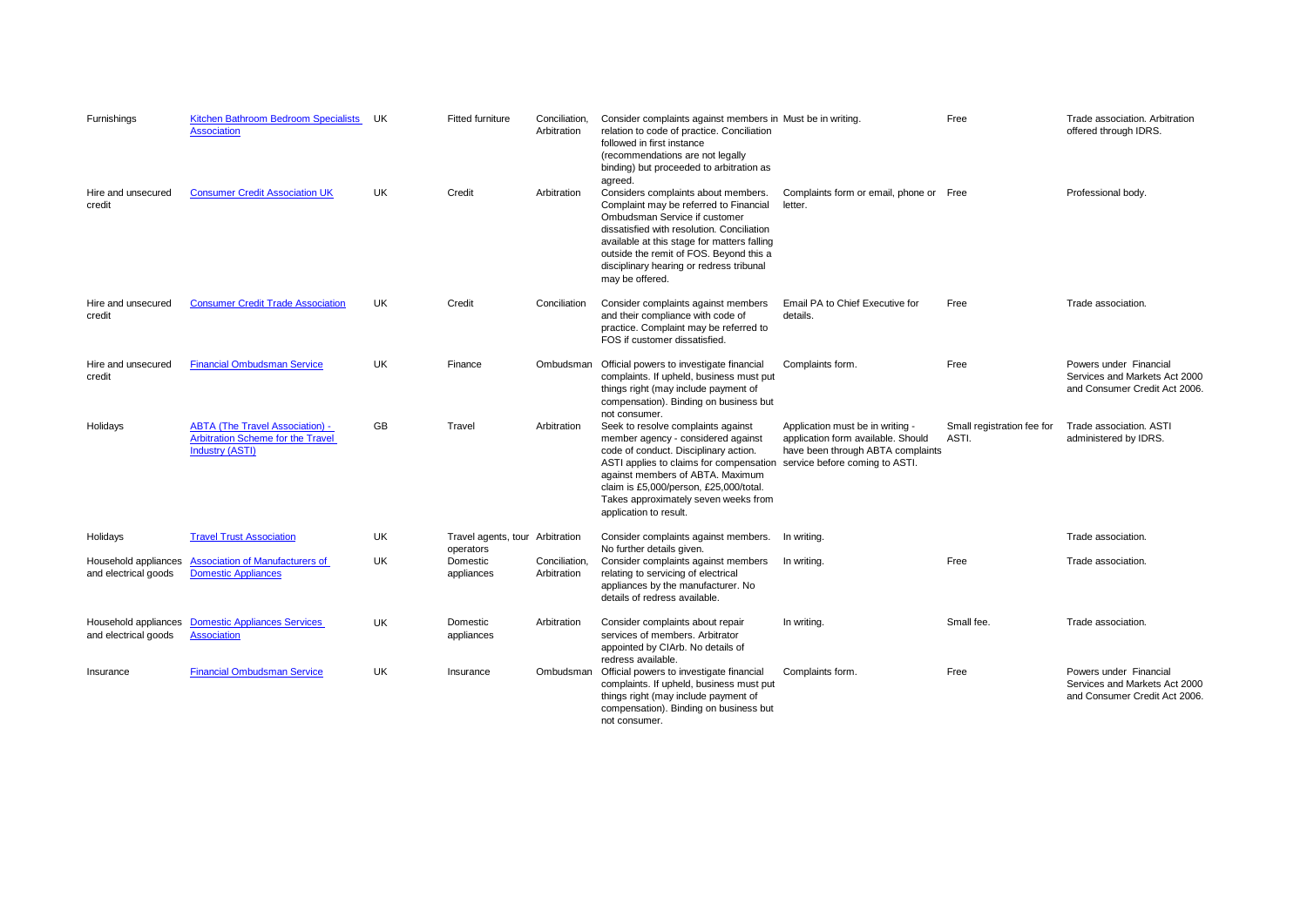| Internet facilities                   | <b>Communication and Internet Services</b><br><b>Adjudication Scheme (CISAS)</b> | UK        | Internet service<br>providers       | Adjudication                 | Consider complaints against<br>communications providers. If internet<br>service provider is a member of ISPA,<br>dispute must first be considered by<br>ISPA. Redress includes apology,<br>practical action or compensation. Aim to<br>settle disputes within six weeks of<br>receiving application. | Application form.                                                                                           | Free                                                            | One of two Ofcom-approved<br>ADR schemes. Administered by<br>IDRS.                          |
|---------------------------------------|----------------------------------------------------------------------------------|-----------|-------------------------------------|------------------------------|------------------------------------------------------------------------------------------------------------------------------------------------------------------------------------------------------------------------------------------------------------------------------------------------------|-------------------------------------------------------------------------------------------------------------|-----------------------------------------------------------------|---------------------------------------------------------------------------------------------|
| Internet facilities                   | <b>Internet Service Providers' Association</b><br>(ISPA)                         | UK        | Internet service<br>providers       | Arbitration                  | Investigates complaints against member Complaints form or letter.<br>organisations breaches of code of<br>practice. Referral to ISPA approved<br>ADR scheme (currently CISAS or Otelo)<br>if no agreement.                                                                                           |                                                                                                             | Free                                                            | Trade association.                                                                          |
| Laundry and dry<br>cleaning           | <b>Textile Services Association</b>                                              | UK        | Dry cleaners,<br>launderers         | Conciliation.<br>Arbitration | Investigate complaints against<br>members. Redress may include<br>remedial action, compensation.                                                                                                                                                                                                     | No details of scheme access<br>available on website.                                                        | Free. Arbitration may be<br>subject to a fee - 'loser<br>pays'. | Trade association. Code of<br>Practice produced in<br>consultation with OFT (pre-<br>CCAS). |
| Medical goods and<br>services         | <b>Dental Complaints Service</b>                                                 | <b>UK</b> | Dentists                            | Conciliation                 | Assist with resolution of complaints<br>about private dental services. Redress<br>may include explanation, recommended<br>action, apology, refund or contribution to<br>remedial treatment.                                                                                                          | Telephone of complaint form.                                                                                | Free                                                            | Funded by the General Dental<br>Council.                                                    |
| Medical goods and<br>services         | <b>Optical Consumer Complaints Service</b>                                       | UK        | Opticians                           | Mediation                    | Consider complaints relating to optical<br>goods and services received in an<br>optical practice. No details of redress<br>available.                                                                                                                                                                | Phone, letter or email.                                                                                     | Free                                                            | Funded by the General Optical<br>Council                                                    |
| Mortgages and<br>secured credit       | <b>Financial Ombudsman Service</b>                                               | UK        | Mortgages                           | Ombudsman                    | Official powers to investigate financial<br>complaints. If upheld, business must put<br>things right (may include payment of<br>compensation). Binding on business but<br>not consumer.                                                                                                              | Complaints form.                                                                                            | Free                                                            | Powers under Financial<br>Services and Markets Act 2000<br>and Consumer Credit Act 2006.    |
| Non-specific                          | <b>Direct Selling Association Ltd (DSA)</b>                                      | <b>UK</b> | Direct selling                      | Adjudication                 | Independent Code Administrator<br>investigates breaches of code of<br>practice. If breach is found, redress may<br>include repayment of money,<br>replacement of product or payment of<br>compensation. Decision is binding on<br>member but not complainant.                                        | Complaint should be in writing -<br>email or post. Investigation normally<br>conducted entirely in writing. | Free                                                            | Trade association, CCAS Code<br>of Practice.                                                |
| Other financial goods<br>and services | <b>Finance and Leasing Association</b>                                           | UK        | Finance (asset,<br>consumer, motor) | Conciliation,<br>Arbitration | Investigate complaints about members.<br>Arbitration available if conciliation fails.<br>Can be passed to FOS if consumer<br>dissatisfied.                                                                                                                                                           | Downloadable complaints form or<br>online complaints procedure.                                             | Free                                                            | Trade association. Arbitration<br>administered by IDRS                                      |
| Other personal goods<br>and services  | <b>Association of British Introduction</b><br><b>Agencies</b>                    | <b>GB</b> | Dating                              | Conciliation                 | Try to resolve complaint between client<br>and member agency. No power to<br>impose solution. Offer advice and<br>assistance in relation to complaints<br>against non-member agencies.                                                                                                               | Online complaints form.                                                                                     | Free                                                            | Funded by member fees.                                                                      |
| and services                          | Other personal goods Estate Planning Arbitration Scheme                          | GB        | <b>Willwriters</b>                  | Arbitration                  | Investigates complaints against<br>members of the Institute of Professional<br>Willwriters (alternative or addition to their for completion.<br>conciliation service).                                                                                                                               | Application form started by<br>consumer and forwarded to willwriter                                         | Fee of £75.                                                     | Administered by IDRS.                                                                       |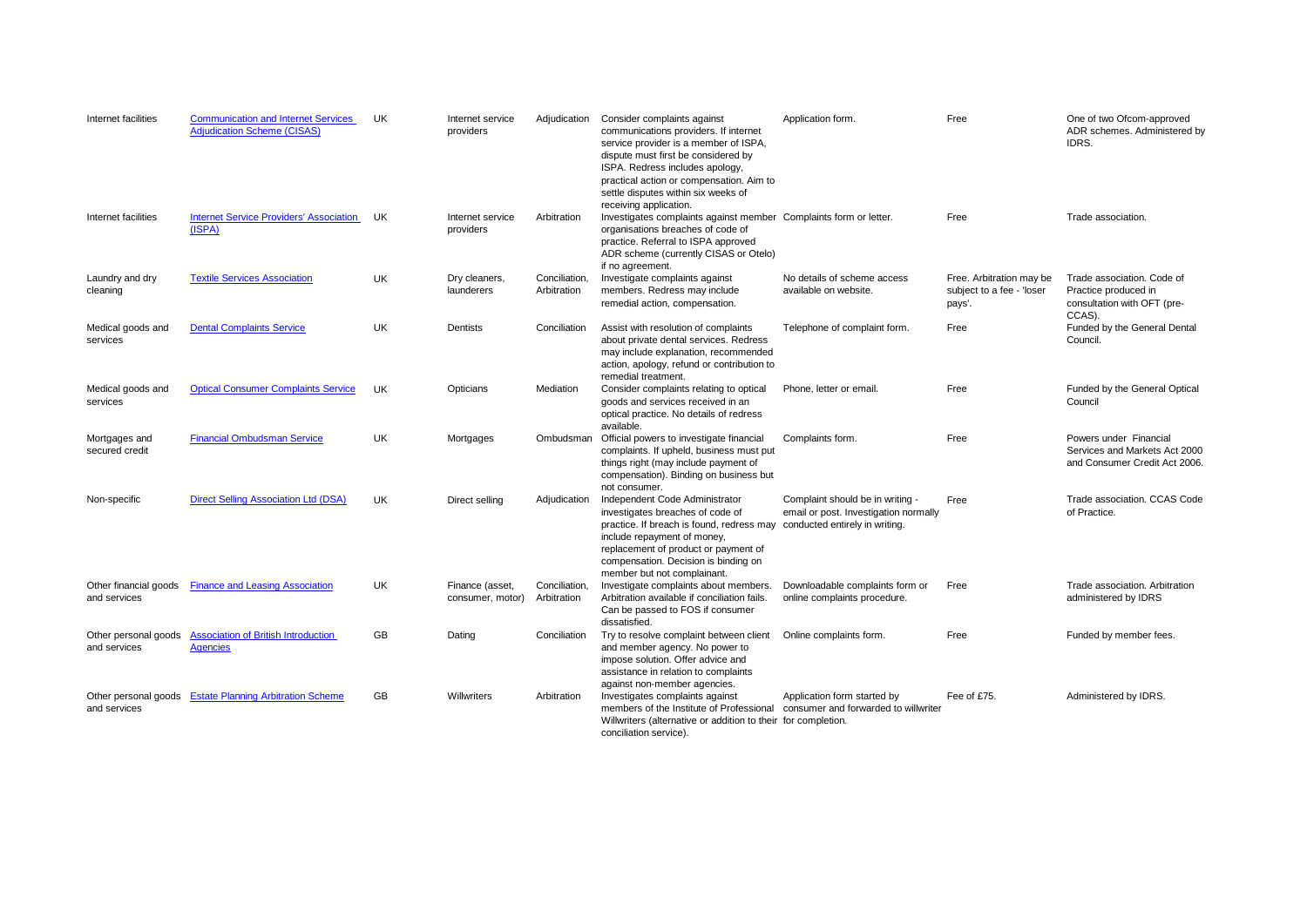| and services                          | Other personal goods  Institute of Professional Willwriters                             | <b>GB</b> | Willwriters                    | Conciliation                               | Complaints against members may be<br>referred to the IPW Conciliation Service<br>(or the Estate Planning Arbitration<br>Service, see above). Financial award (no<br>greater than fees paid) or other redress<br>(warning, costs, expulsion) may be<br>awarded. | No details of scheme access<br>available on website.                     | Free                                                             | Professional body. CCAS Code<br>of Practice.                                             |
|---------------------------------------|-----------------------------------------------------------------------------------------|-----------|--------------------------------|--------------------------------------------|----------------------------------------------------------------------------------------------------------------------------------------------------------------------------------------------------------------------------------------------------------------|--------------------------------------------------------------------------|------------------------------------------------------------------|------------------------------------------------------------------------------------------|
| Other transport goods<br>and services | <b>British Vehicle Rental and Leasing</b><br><b>Association</b>                         | <b>UK</b> | Vehicle rental                 | Conciliation,<br>Arbitration               | Consider complaints against members.<br>If no resolution through conciliation, may<br>be referred to arbitration. No details of<br>redress available.                                                                                                          | In writing, complaints form available. Free                              |                                                                  | Trade body.                                                                              |
| Pensions                              | <b>Financial Ombudsman Service</b>                                                      | UK.       | Pensions                       | Ombudsman                                  | Official powers to investigate financial<br>complaints. If upheld, business must put<br>things right (may include payment of<br>compensation). Binding on business but<br>not consumer.                                                                        | Complaints form.                                                         | Free                                                             | Powers under Financial<br>Services and Markets Act 2000<br>and Consumer Credit Act 2006. |
| Pensions                              | <b>Pensions Ombudsman</b>                                                               | UK        | Pensions                       | Ombudsman                                  | Investigate complaints about how<br>pension schemes are run. If upheld,<br>decision is binding on all parties. No<br>details of redress available.                                                                                                             | Complaints form.                                                         | Free                                                             | Powers under Pension<br>Schemes Act 1993.                                                |
| Personal banking                      | <b>Financial Ombudsman Service</b>                                                      | UK        | Banking                        | Ombudsman                                  | Official powers to investigate financial<br>complaints. If upheld, business must put<br>things right (may include payment of<br>compensation). Binding on business but<br>not consumer.                                                                        | Complaints form.                                                         | Free                                                             | Powers under Financial<br>Services and Markets Act 2000<br>and Consumer Credit Act 2006. |
| Petrol and oil                        | <b>Petrol Retailers Association</b>                                                     | UK.       | Petrol                         | Conciliation,<br>Arbitration               | Member organisation of Retail Motor<br>Industry Federation. Subject to their<br>dispute resolution service.                                                                                                                                                    | Must be in writing.                                                      | Conciliation - free.<br>Arbitration - low cost.                  | Trade association.                                                                       |
| Postal services                       | <b>Postal Redress Service (POSTRS)</b>                                                  | UK.       | Post                           | Adjudication                               | Resolve disputes between licensed<br>postal operators and their customers.<br>Redress may include apology,<br>explanation, practical action or<br>compensation.                                                                                                | Application form - can be completed Free<br>online or sent by post.      |                                                                  | Only ADR scheme approved by<br>Postcomm. Administered by<br>IDRS.                        |
| Professional services                 | <b>Association of Chartered Certified</b><br><b>Accountants (ACCA)</b>                  | UK        | Accountancy                    | Conciliation.<br>Mediation,<br>Arbitration | Consider complaints against members,<br>including fee disputes and client care<br>issues. No details of redress available.                                                                                                                                     | Must be in writing - complaints form Free<br>available.                  |                                                                  | Professional body. Administered<br>by IDRS.                                              |
| Professional services                 | <b>Chartered Institute of Architectural</b><br><b>Technologists</b>                     | UK        | Architectural<br>Technologists | Conciliation,<br>Arbitration               | Conduct Committee only deals with<br>disciplinary issues but use the<br>Independent Consumer Redress Service<br>administered by IDRS for broader<br>disputes. No details of redress available.                                                                 | Application form.                                                        | Free                                                             | Administered by IDRS.                                                                    |
| Professional services                 | Chartered Institute of Public Finance and UK<br><b>Accountancy</b>                      |           | Accountancy                    | Conciliation,<br>Arbitration               | Consider complaints against members<br>including service disputes. Disciplinary<br>procedures also in place for complaints<br>relating to member competence and<br>conduct.                                                                                    | Access by phone, email or in writing. Free<br>Complaints form available. |                                                                  | Professional body.                                                                       |
| Professional services                 | <b>Funeral Arbitration Scheme (National</b><br><b>Association of Funeral Directors)</b> | UK        | Funerals                       | Conciliation,<br>Arbitration               | Resolution of complaints against<br>members' compliance with code of<br>practice. Conciliation followed in first<br>instance. If no resolution can be found,<br>consumer offered the choice of<br>arbitration.                                                 | Apply in writing, application form<br>available.                         | Conciliation service is<br>free. £50 if taken to<br>arbitration. | Administered by IDRS on behalf<br>of trade association.                                  |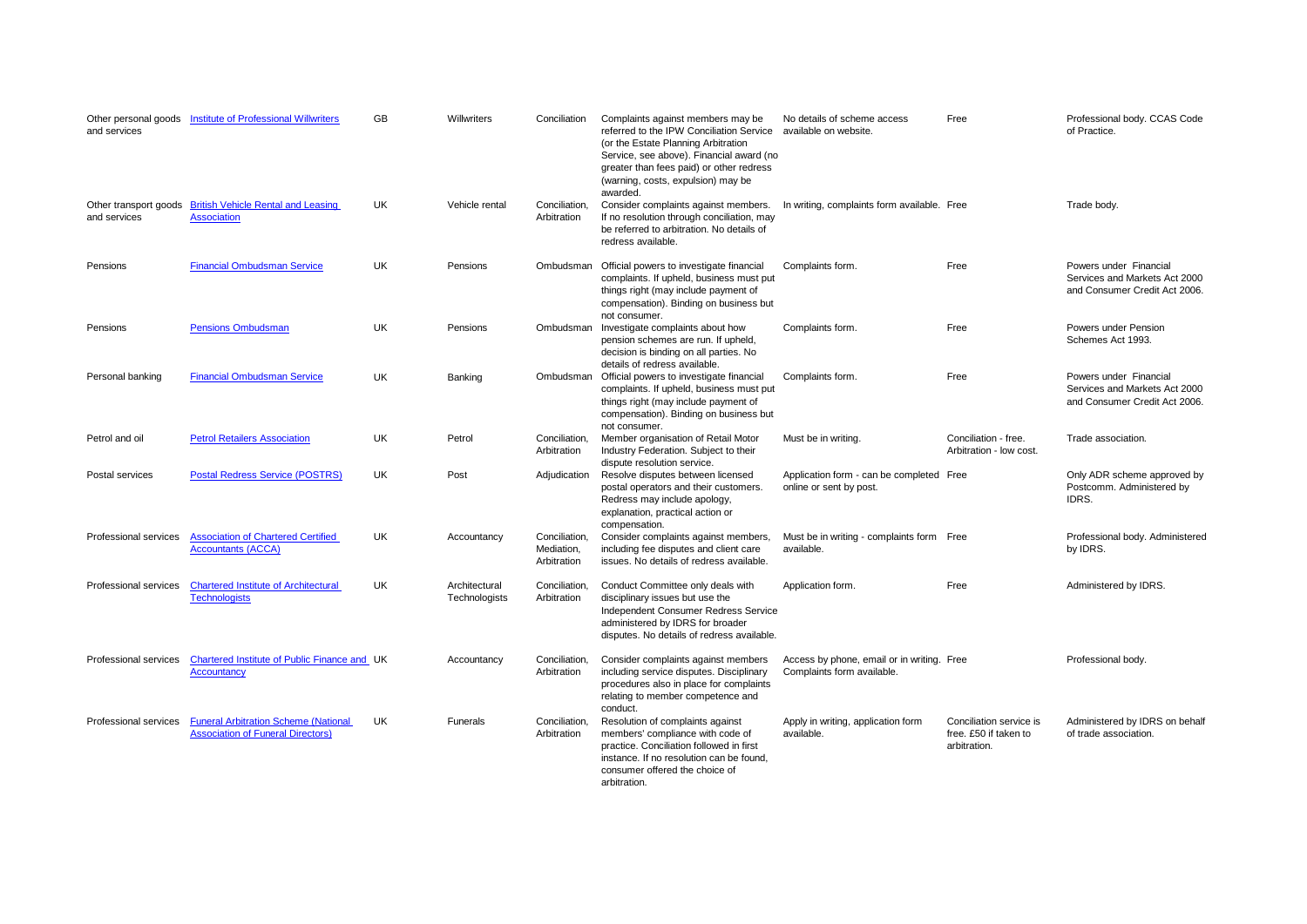| Professional services | <b>Independent Funeral Directors Arbitration UK</b><br>Scheme (National Society of Allied &<br><b>Independent Funeral Directors)</b> |          | Funerals                       | Conciliation,<br>Arbitration | Investigate complaints about members.<br>Conciliation offered in the first instance<br>(but can be bypassed) before moving on<br>to arbitration as necessary. If after this<br>stage there is still dissatisfaction the<br>matter may be referred to review. No<br>details of redress outlined. | Signed application form.                               | Free until review stage.<br>when a fee of £300 is<br>paid. | Administered by IDRS on behalf<br>of trade association.                                                                |
|-----------------------|--------------------------------------------------------------------------------------------------------------------------------------|----------|--------------------------------|------------------------------|-------------------------------------------------------------------------------------------------------------------------------------------------------------------------------------------------------------------------------------------------------------------------------------------------|--------------------------------------------------------|------------------------------------------------------------|------------------------------------------------------------------------------------------------------------------------|
| Professional services | <b>Institute of Chartered Accountants of</b><br><b>Scotland</b>                                                                      | Scotland | Accountancy                    | Conciliation,<br>Arbitration | Investigates complaints about members In writing, complaints form available. Free. Fee arbitration<br>including fees arbitration scheme.<br>Disciplinary powers but no powers to<br>reward or order compensation.                                                                               |                                                        | scheme carries some<br>fees.                               | Professional body.                                                                                                     |
| Professional services | <b>Law Society of Scotland</b>                                                                                                       | Scotland | <b>Solicitors</b>              | Arbitration                  | Investigate complaints relating to<br>conduct of members. Redress may<br>include disciplinary action, fine or<br>compensation.                                                                                                                                                                  | Referral from Scottish Legal<br>Complaints Commission. | Free                                                       | Professional body.                                                                                                     |
| Professional services | <b>Scottish Legal Complaints Commission</b>                                                                                          | Scotland | Legal practitioners Ombudsman, | Mediation                    | Gateway for all complaints about legal<br>practitioners conduct, handling and<br>service. Deal with complaints about<br>handling and service and refer those<br>about conduct to others. Redress may<br>include explanation, action or<br>compensation.                                         | Complaints form.                                       | Free                                                       | Legal Profession and Legal Aid<br>(Scotland) Act 2007.<br>Independent of government,<br>funded by legal practitioners. |
| Public transport      | <b>Passenger Focus</b>                                                                                                               | GB       | Public transport               | Mediation                    | Make representations on consumers'<br>behalf to train companies where<br>consumer is dissatisfied with outcome<br>from the company. Broader remit wider<br>than trains but do not handle complaints<br>for other transport modes. No detail on<br>redress.                                      | In writing. Complaints form available. Free            |                                                            | Independent public body funded<br>by DfT but independent by Act<br>of Parliament.                                      |
| Public transport      | <b>Passengers' View Scotland (Bus</b><br>Passengers' Platform)                                                                       | Scotland | <b>Buses</b>                   | Unspecified                  | Consider complaints relating to<br>punctuality, fares, staff, security, route<br>information, accessibility. No details of<br>redress available.                                                                                                                                                | In writing - letter or email.                          | Free                                                       | Advisory body to Scottish<br>ministers, set up under<br>Transport (Scotland) Act 2005.                                 |
| Telecommunications    | <b>Communication and Internet Services</b><br><b>Adjudication Scheme (CISAS)</b>                                                     | UK.      | Communications                 | Adjudication                 | Consider complaints against<br>communications providers. Redress<br>includes apology, practical action or<br>compensation. Aim to settle disputes<br>within six weeks of receiving application.                                                                                                 | Application form.                                      | Free                                                       | One of two Ofcom-approved<br>ADR schemes. Administered by<br>IDRS.                                                     |
| Telecommunications    | Communications Providers Independent UK<br><b>ADR Service</b>                                                                        |          | Communications                 | Mediation.<br>Adjudication   | Means of solving disputes which fall<br>outside the remit of Ofcom. No details of<br>redress available.                                                                                                                                                                                         | Application form.                                      | All dispute schemes<br>subject to fees.                    | Administered by IDRS.                                                                                                  |
| Telecommunications    | Office of the Telecommunications<br><b>Ombudsman (Otelo)</b>                                                                         | UK       | Communications                 | Ombudsman                    | Considers complaints about members.<br>Redress may include apology,<br>explanation, amended practices,<br>corrective action or compensation.                                                                                                                                                    | Complaints form or contact by letter. Free             |                                                            | One of two Ofcom-approved<br>ADR schemes. Administered by<br>The Ombudsman Service Ltd<br>(funded by industry).        |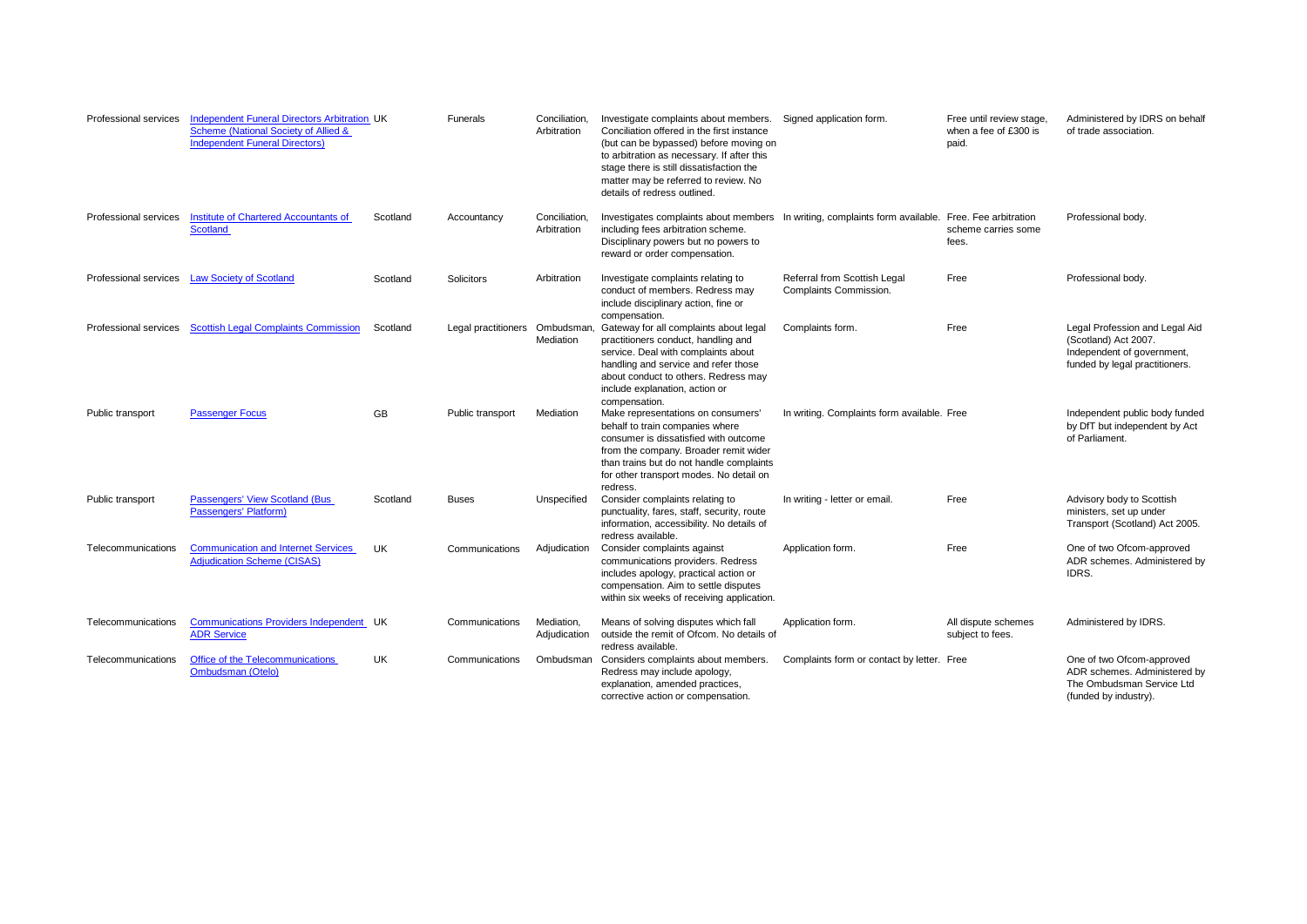| Timeshare                          | <b>Resort Development Organisation</b>       | UK (Europe) | Timeshare                                 | Conciliation,<br>Arbitration | Investigate complaints against<br>members, including breaches of code of<br>ethics (service standards) or timeshare<br>agreement. Redress may include<br>reprimand, suspension or expulsion of<br>member or compensation award.<br>Complainant must have been through<br>RDO conciliation before seeking<br>arbitration.                                                 | Statement of claim form obtainable<br>by post.                                                                      | Conciliation - free.<br>Arbitration - registration<br>fee depends on claim<br>amount. | Pan-European direct<br>membership organisation,<br>integrating national trade<br>associations. Administered by<br>IDRS. |
|------------------------------------|----------------------------------------------|-------------|-------------------------------------------|------------------------------|--------------------------------------------------------------------------------------------------------------------------------------------------------------------------------------------------------------------------------------------------------------------------------------------------------------------------------------------------------------------------|---------------------------------------------------------------------------------------------------------------------|---------------------------------------------------------------------------------------|-------------------------------------------------------------------------------------------------------------------------|
| Transport                          | <b>Air Transport Users Council</b>           | UK          | Air travel                                | Mediation                    | Investigate complaints on behalf of air<br>passengers - no powers to compel<br>service providers to accept view. No<br>details of redress outlined.                                                                                                                                                                                                                      | Must be in writing.                                                                                                 | Free                                                                                  | Funded by the Civil Aviation<br>Authority.                                                                              |
| Utilities                          | <b>Energy Adjudication Service</b>           | UK          | Energy                                    | Adjudication                 | Consider disputes between consumers<br>and member energy suppliers (Southern<br>Electric,<br>Scottish Hydro Electric, Swalec, Atlantic<br>Electric and Gas). Outcome could be<br>apology, practical action or<br>compensation.                                                                                                                                           | Online application form.                                                                                            | Free                                                                                  | Administered by IDRS.                                                                                                   |
| <b>Utilities</b>                   | <b>Energy Ombudsman</b>                      | <b>UK</b>   | Energy                                    | Ombudsman                    | Investigate complaints against energy<br>suppliers - resolution may include<br>apology, practical action or financial<br>award, as well as company changing<br>policies.                                                                                                                                                                                                 | Telephone - Ombudsman will input<br>information to complaint form, send<br>to consumer for signature and<br>return. | Free                                                                                  | Ofgem-approved. Administered<br>by The Ombudsman Service Ltd<br>(funded by industry).                                   |
| <b>GOODS</b>                       |                                              |             |                                           |                              |                                                                                                                                                                                                                                                                                                                                                                          |                                                                                                                     |                                                                                       |                                                                                                                         |
| Boats, caravans,<br>trailers       | <b>National Caravan Council</b>              | UK          | Caravan industry                          | Conciliation                 | Considers complaints about members.<br>No details of redress available.                                                                                                                                                                                                                                                                                                  | Complaints form.                                                                                                    | Free                                                                                  | Trade association.                                                                                                      |
| Books, newspapers<br>and magazines | <b>Antiquarian Booksellers Association</b>   | UK          | <b>Books</b>                              | Conciliation                 | Advise and assist in matters of dispute<br>against members in accordance with<br>code of practice and disciplinary<br>procedures. Breaches of the Code may<br>result in reprimand, compensation order,<br>suspension or expulsion.                                                                                                                                       | In writing.                                                                                                         | Free                                                                                  | Trade body.                                                                                                             |
| Disability aids                    | <b>British Healthcare Trades Association</b> | GB          | Healthcare and<br>assistive<br>technology | Arbitration                  | Independent arbitration scheme<br>considers complaints against member<br>compliance with code of practice.<br>Redress may include repayment of<br>costs, repair/replacement of product,<br>amended procedures, compensation,<br>warning, suspension or expulsion.                                                                                                        | In writing.                                                                                                         | Free                                                                                  | Trade association. CCAS Code<br>of Practice.                                                                            |
| Furnishings                        | <b>Carpet Foundation</b>                     | <b>UK</b>   | Carpets                                   | Conciliation,<br>Arbitration | Consider complaints about members.<br>First step for complaints about service,<br>advice, etc, is conciliation. If no<br>resolution through conciliation, consumer<br>may refer complaint to arbitration<br>(service provided by British Carpet<br>Technical Centre). Complaints about non-<br>compliance should be referred to the<br>independent Non-Compliance Panel. | Conciliation Application Form to be<br>provided by the retailer and<br>completed, signed, by both parties.          | Conciliation - free.<br>Referral to arbitration<br>bears a small fee.                 | Lead body. CCAS Code of<br>Practice.                                                                                    |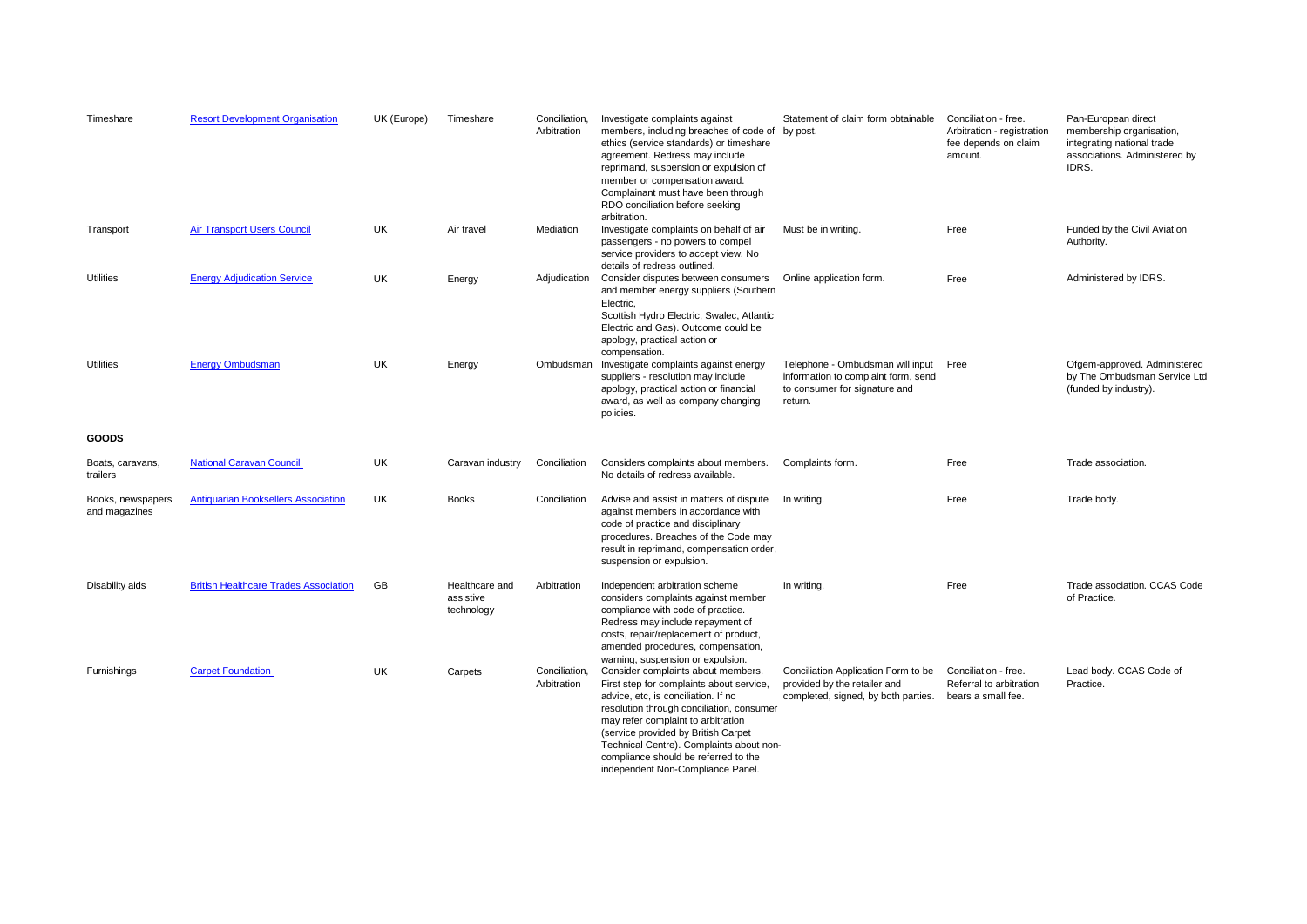| Furnishings                                  | Furniture Ombudsman (FIRA)                                                   | <b>UK</b> | Furniture                | Ombudsman.<br>Conciliation,<br>Adjudication | Code of Practice for furniture industry<br>underpinned by dispute resolution.<br>Investigate complaints against<br>members. Start with conciliation and<br>move to adjudication as needed.                                                                    | Email or phone.                                                                                             | Conciliation service is<br>free. £50 if taken to<br>adjudication. | Industry funded.                                                                                                                                                                              |
|----------------------------------------------|------------------------------------------------------------------------------|-----------|--------------------------|---------------------------------------------|---------------------------------------------------------------------------------------------------------------------------------------------------------------------------------------------------------------------------------------------------------------|-------------------------------------------------------------------------------------------------------------|-------------------------------------------------------------------|-----------------------------------------------------------------------------------------------------------------------------------------------------------------------------------------------|
| Furnishings                                  | Kitchen Bathroom Bedroom Specialists<br><b>Association</b>                   | UK        | Fitted furniture         | Conciliation,<br>Arbitration                | Consider complaints against members in Must be in writing.<br>relation to code of practice. Conciliation<br>followed in first instance<br>(recommendations are not legally<br>binding) but proceeded to arbitration as<br>agreed.                             |                                                                                                             | Free                                                              | Trade association. Arbitration<br>offered through IDRS.                                                                                                                                       |
| Gardening                                    | Leisure and Outdoor Furniture<br><b>Association</b>                          | UK        | Garden furniture         | Adjudication                                | Council rules on disputes involving<br>members. Member must accept ruling<br>as a fair settlement of the dispute.                                                                                                                                             | No details of scheme access<br>available on website.                                                        | Free                                                              | Trade association.                                                                                                                                                                            |
| Household appliances<br>and electrical goods | Radio, Electrical and Television Retailers' UK<br><b>Association (RETRA)</b> |           | Electrical<br>appliances | Conciliation                                | Consider complaints against members<br>selling domestic electrical products. No<br>details of redress available.                                                                                                                                              | In writing.                                                                                                 | Free                                                              | Trade association.                                                                                                                                                                            |
| Household appliances<br>and electrical goods | <b>Technology Channels Association</b>                                       | <b>UK</b> | Computers                | Conciliation                                | Consider complaints about members,<br>including breaches of code of practice.<br>Redress may include practical action;<br>disciplinary action considered if this fails.                                                                                       | In writing.                                                                                                 | Free                                                              | Trade body.                                                                                                                                                                                   |
| Medical goods and<br>services                | <b>Optical Consumer Complaints Service</b>                                   | <b>UK</b> | Opticians                | Mediation                                   | Consider complaints relating to optical<br>goods and services received in an<br>optical practice. No details of redress<br>available.                                                                                                                         | Phone, letter or email.                                                                                     | Free                                                              | Funded by the General Optical<br>Council                                                                                                                                                      |
| New cars                                     | <b>Motor Codes Ltd</b>                                                       | <b>UK</b> | New cars                 | Conciliation.<br>Arbitration                | Subsidiary of Society of Motor<br>Manufacturers and Traders Ltd<br>responsible for self regulation of motor<br>industry through codes of practice (new<br>cars, vehicle warranty, service and<br>repair). Consider complaints concerning<br>code breaches.    | Phone, letter, email or complaints<br>form.                                                                 | Conciliation - free.<br>on claim amount.                          | Code of Practice for New Cars<br>Arbitration - fee dependent is a CCAS Code. Codes for Car<br>Servicing and Repair, and<br>Vehicle Warranty Products are<br>working towards CCAS<br>approval. |
| New cars                                     | <b>Scottish Motor Trade Association</b>                                      | Scotland  | Motor cars               | Conciliation,<br>Arbitration                | Joint Code of Practice with RMI.<br>Consider complaints relating to member<br>garages and authorised dealers.                                                                                                                                                 | Must be in writing.                                                                                         | Conciliation - free.<br>Arbitration - low cost.                   | Trade association representing<br>all aspects of industry (sales,<br>repair, ancillaries).                                                                                                    |
| Non-specific                                 | <b>Direct Selling Association Ltd (DSA)</b>                                  | UK        | Direct selling           | Adjudication                                | Independent Code Administrator<br>investigates breaches of code of<br>practice. If breach is found, redress may<br>include repayment of money,<br>replacement of product or payment of<br>compensation. Decision is binding on<br>member but not complainant. | Complaint should be in writing -<br>email or post. Investigation normally<br>conducted entirely in writing. | Free                                                              | Trade association. CCAS Code<br>of Practice.                                                                                                                                                  |
| Non-specific                                 | <b>IMRG (ISIS)</b>                                                           | <b>UK</b> | Internet retailing       | Unspecified                                 | Consider complaints against retailers<br>signed up to the ISIS (Internet Shopping<br>Is Safe) accreditation scheme. No<br>details of redress outlined.                                                                                                        | Email, enquiry form.                                                                                        | Free                                                              | Accreditation scheme.                                                                                                                                                                         |
| Non-specific                                 | <b>Safebuy</b>                                                               | UK        | Internet retailing       | Mediation,<br>Arbitration                   | Seek to facilitate a resolution of a<br>dispute between member retailer and<br>consumer. If unsuccessful, arbitration<br>may be offered. Also consider<br>disciplinary action for breaches of code<br>of practice.                                            | Must be in writing - email or letter.                                                                       | Mediation - free.<br>Arbitration - low cost.                      | Accreditation scheme. Working<br>towards CCAS approval.<br>Arbitration scheme operated by<br>Chartered Institute of<br>Arbitrators.                                                           |